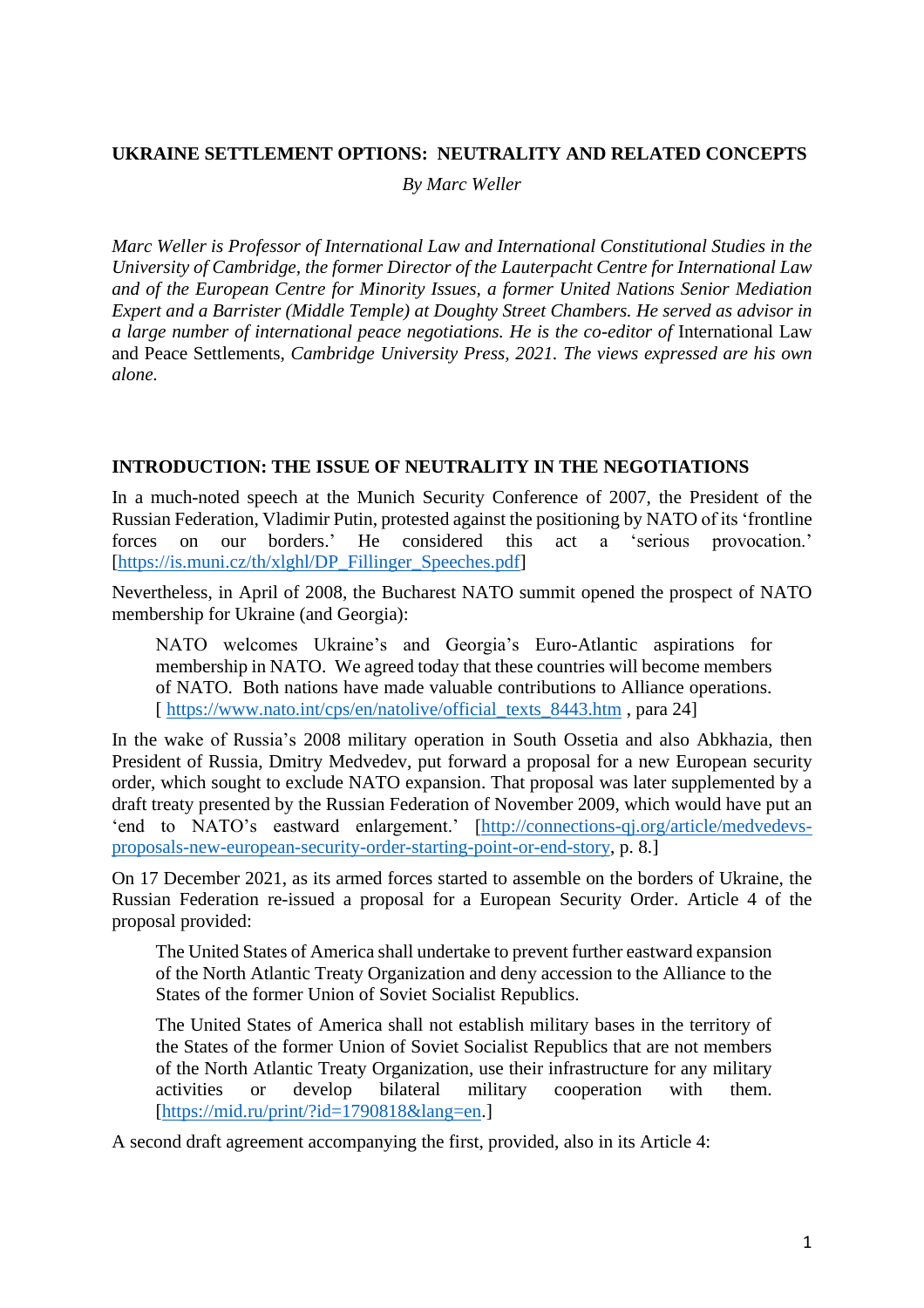The Russian Federation and all the Parties that were member States of the North Atlantic Treaty Organization as of 27 May 1997, respectively, shall not deploy military forces and weaponry on the territory of any of the other States in Europe in addition to the forces stationed on that territory as of 27 May 1997. With the consent of all the Parties such deployments can take place in exceptional cases to eliminate a threat to security of one or more Parties. [\[https://mid.ru/print/?id=1790803&lang=en.](https://mid.ru/print/?id=1790803&lang=en)]

The US and NATO rejected these proposals, confirming that the 'open door policy' of the alliance would remain. As the present conflict erupted, the Russian Federation repeatedly alluded to NATO's failures to address Russian security concerns relating to NATO expansion as one of the reasons for its 'special military operation.'

When President Putin expressed his conditions for a peace settlement, neutrality for Ukraine was reportedly the first requirement he raised. [\[https://www.bbc.co.uk/news/world-europe-](https://www.bbc.co.uk/news/world-europe-60785754)[60785754\]](https://www.bbc.co.uk/news/world-europe-60785754) By that time, President Volodymyr Zelensky had already hinted at the willingness of Ukraine to consider neutrality, if balanced by security guarantees and supported in a referendum:

- 1. Ukraine proclaims itself a neutral state, promising to remain nonaligned with any blocs and refrain from developing nuclear weapons — in exchange for international legal [guarantees.](https://twitter.com/Podolyak_M/status/1508743487944118273) Possible guarantor states include Russia, Great Britain, China, the United States, France, Turkey, Germany, Canada, Italy, Poland, and Israel, and other states would also be welcome to join the treaty.
- 2. These international security guarantees for Ukraine would not extend to Crimea, Sevastopol, or certain areas of the Donbas. The parties to the agreement would need to define the boundaries of these regions or agree that each party understands these boundaries differently.
- 3. Ukraine vows not to join any military coalitions or host any foreign military bases or troop contingents. Any international military exercises would be possible only with the consent of the guarantor-states. For their part, these guarantors confirm their intention to promote Ukraine's membership in the European Union.

… [\[https://meduza.io/en/slides/ukraine-s-10-point-plan\]](https://meduza.io/en/slides/ukraine-s-10-point-plan)

The Russian Federation indicated its willingness to address this proposal in direct negotiations, initially taking place in Turkey on 29 March 2020.

[https://tass.com/world/1410599?utm\_source=google.com&utm\_medium=organic&utm\_cam paign=google.com&utm\_referrer=google.com]

Indeed, Russia announced a reduction in its armed activities in Western Ukraine in view of this perceived concession. However, since then, the sides appear to have gone cold on this apparently emerging agreement, with the discovery of grave war crimes in areas formerly occupied by Russian Forces in Ukraine, and the shifting of the military campaign towards an intensified conflict in the Donbas region. Nevertheless, it is likely that the issue of neutrality will remain a central element of any broader political settlement that may emerge.

This Options Paper will consider

- Option 1: Permanent Neutrality
- Option 2: An Undertaking not to join NATO
- Option 3: Non-aligned Status
- Option 4: The issue of the EU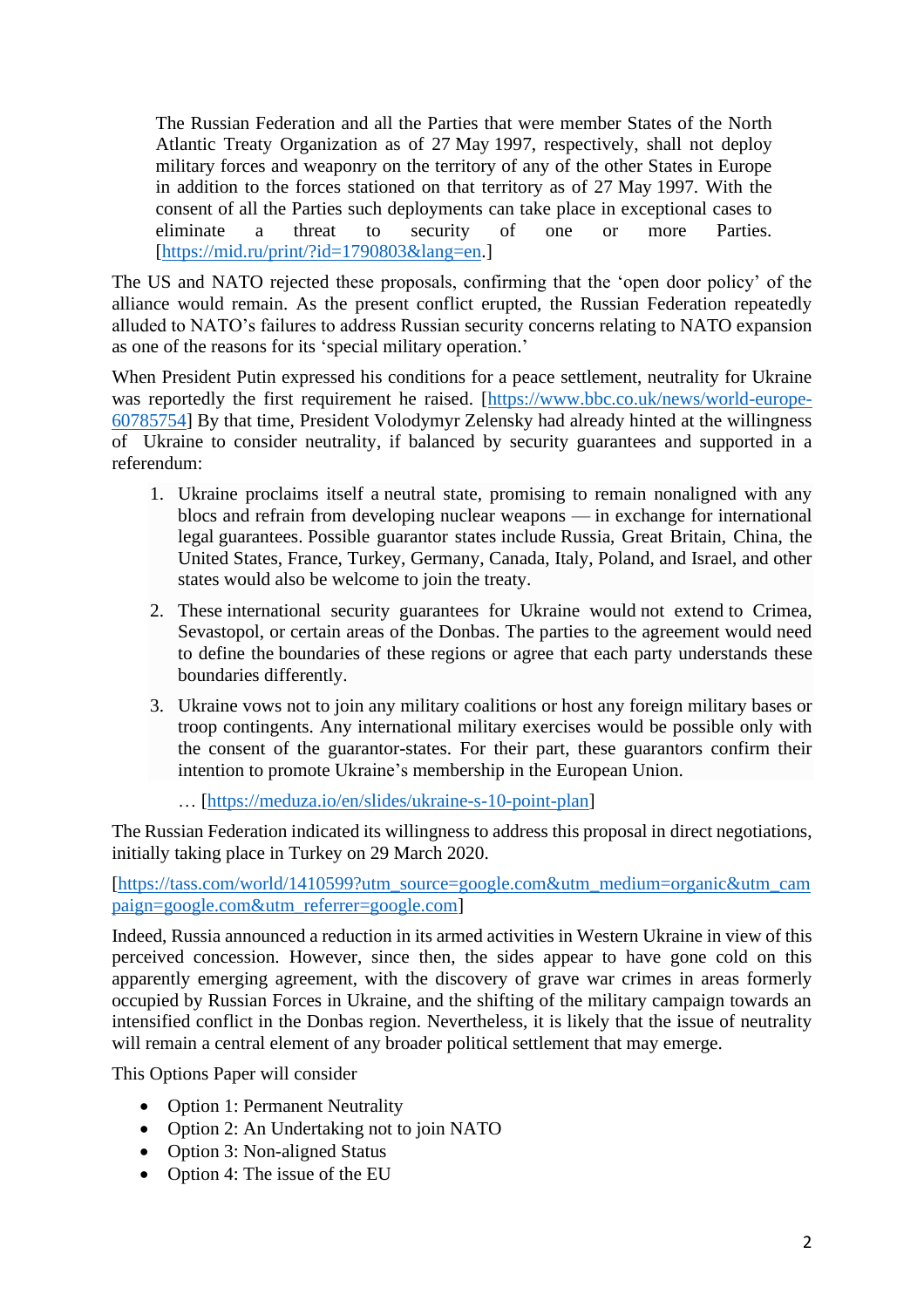# **OPTION 1: PERMANENT NEUTRALITY**

### **A. Meaning of Neutrality**

Permanent neutrality consists of an undertaking in advance by a state not to assist any side in a present or future armed conflict (or traditionally, war). This includes several elements.

First, and most obviously, the neutralized state must not participate in an armed action prosecuted by another state. It must not offer military assistance, basing rights, refuelling of communication facilities, or other support.

In that sense, *permanent* neutrality is the undertaking to apply neutrality in relation to any future conflict—whereas neutrality describes merely the position taken by a state in relation to a particular conflict that is occurring or about to occur.

A neutral state may provide humanitarian assistance, offered to both sides in the conflict and delivered according to need alone. It is perhaps no accident that the International Committee of the Red Cross, while in principle a private association, is nevertheless based in neutral Switzerland.

Second, a neutral state cannot participate in a defensive alliance. An alliance would bind the neutral state to the defence of other participants in the defensive arrangement in case of an armed attack (e.g., the famous Article 5 commitment of the NATO Treaty). The neutral state may also not offer military bases or other facilities to foreign states or alliances.

For instance, the constitutional act of Austria of 1955 establishes that 'in all future times Austria will not join any military alliances and will not permit the establishment of any foreign military bases on her territory.' [Constitutional Law on Neutrality, 26 October 1955, Article 1 (ii).]

It is not necessarily clear that permanent neutrality would exclude partnership arrangements between NATO and Ukraine, although it is likely that the Russian Federation might insist on such a provision.

In any event, neutrality does not exclude external support in developing the defensive capacity of the state concerned, whether provided by individual states or by organizations. This includes provisions of arms and training, but might exclude participation in integrated defensive arrangements and possibly joint manoeuvres.

At the round of talks between the sides in the Ukraine conflict in Turkey of 29 March, Ukraine appears to have accepted that there would be no joint training exercises with other forces in Ukraine other than with the specific consent of the Russian Federation

While a neutral state cannot be a member of an alliance, dedicated to the collective defence of whichever state suffers an armed attack, it can nevertheless benefit from security arrangements. After all, neutrality can be guaranteed by third states. That is to say, the third states pledge to defend the permanently neutral state should it become subject to an aggression in disregard of its neutral status. The United Kingdom entered World War I in fulfilment of its assumed guarantee of Belgian neutrality under the Treaty of London of 1839—assumed because there was no formal security guarantee contained in the treaty. Instead, the UK took the view that having participated in an agreement establishing neutrality, it would also be bound to assist in upholding it in case of war.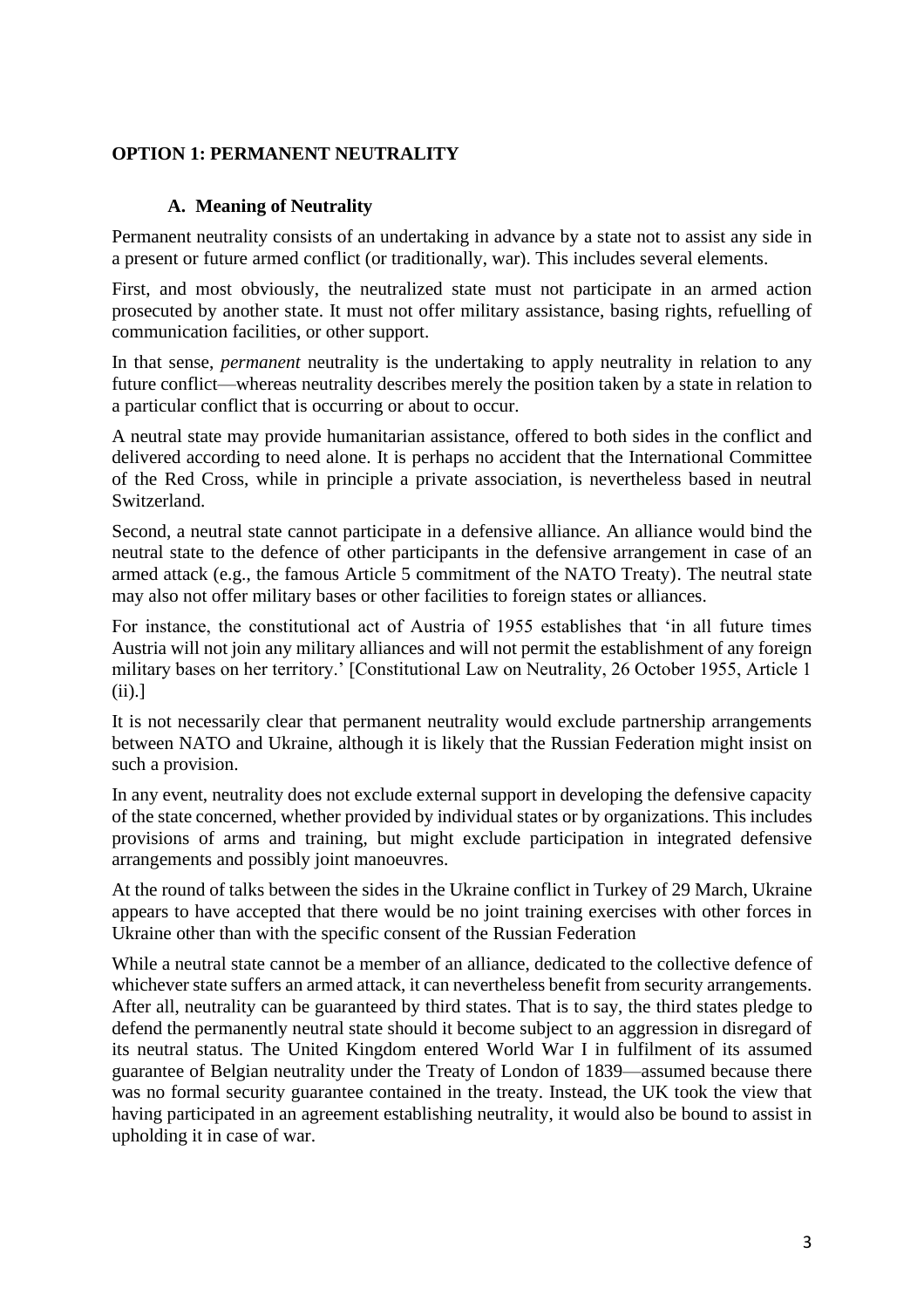Permanent neutrality can apply to the state as a whole, or it may apply to certain parts of territory (Congo Basin, San Juan del Norte, Melilla), islands (Aaland, Samoa and Ionian Islands), canals (Panama, Suez and Kiel Canals) or even sea areas (Black Sea).

# **B. Gradations of Neutrality**

There are two types of neutrality. First there is conditional neutrality. A new state was established, or was allowed to come into existence by others, provided its existence would not affect the balance of power among the great powers in the classical state system. Statehood is therefore in that case conditional on permanent neutrality for the emerging entity.

Arrangements of this kind were often made in epoch-making peace settlements among major powers in Europe. For instance, the decision to separate Belgium from the Netherlands of 1831 involving Belgium, France, Austria, Prussia, Russa and Britain rather imposed neutrality upon the new state. [Delbrueck, ed., *Friedensdokumente aus Fuenf Jahrunderten (1984)*, Vol. 2, 1123.] The Treaty of London of 1839 famously reflected this decision in Article 7:

Belgium, within the limits specified in Articles I, II, and IV, shall form an independent and perpetually neutral State. It shall be bound to observe such neutrality towards all other States. [Treaty of London 1839, [https://scottmanning.com/content/treaty-of-london-1839/\]](https://scottmanning.com/content/treaty-of-london-1839/)

This effect can also be achieved through unilateral action. In 1918, Denmark adopted a law on the Union of Denmark and Iceland, in which it declared its decision to recognize Iceland as a sovereign state, and indicated at the same time that Iceland would be permanently neutral and would not carry a flag of war. [Id., p. 1125.]

There is therefore an element of imposition in the status of neutrality in this type of case. Neutrality is not simply an attribute established by the state itself which it can choose to retain or remove. Others have a say in this question of status and may undertake expressly to guarantee that status. For instance, in the Definite Peace between Britain, France, Spain and the Batavian Republic of 1802, the powers agree to establish the independence of Malta, Gozo and Comino, and placed them under permanent neutrality and guaranteed that status. [Id., p. 1118.]

The other form of neutrality lacks that element of imposition. A state unilaterally and freely declares neutrality in the exercise of its sovereign right to determine its foreign policy and foreign relations. It retains the option to change this policy unilaterally as its interests or policy preferences change. However, in classical practice, recognition of the permanently neutral status by others was required, as in the Declaration of the Congress of Vienna of 1815 on Switzerland. [Id., pp. 1119ff.]

There can also be mixed models, where a state unilaterally declared neutrality, but this is then embedded in a broader settlement concerning its status. The Declaration on the Neutrality of Laos of 1962 may serve as an example. In it, Laos solemnly declares itself neutral. However, a range of other states (Burma, PRC, France, India, Cambodia, Canada, Poland, USSR, Thailand, UK, US, DR Vietnam, R Vietnam) acknowledge this declaration and pledge to respect it. They also appeal to all other states to respect the neutrality so established and agree to consult in case of its violation. [Declaration on the Neutrality of Laos, 23 July 1962, in Delbrueck, ed., *Friedensdokumente aus Fuenf Jahrunderten (1984)*, Vol. 2, p. 1130.]

At times, the imposed nature of the status of neutrality is not so evident. For instance, Austria declared its neutrality upon the withdrawal of Soviet forces from its territory after World War II. The unilateral nature of the declaration and its anchoring in the legal system of Austria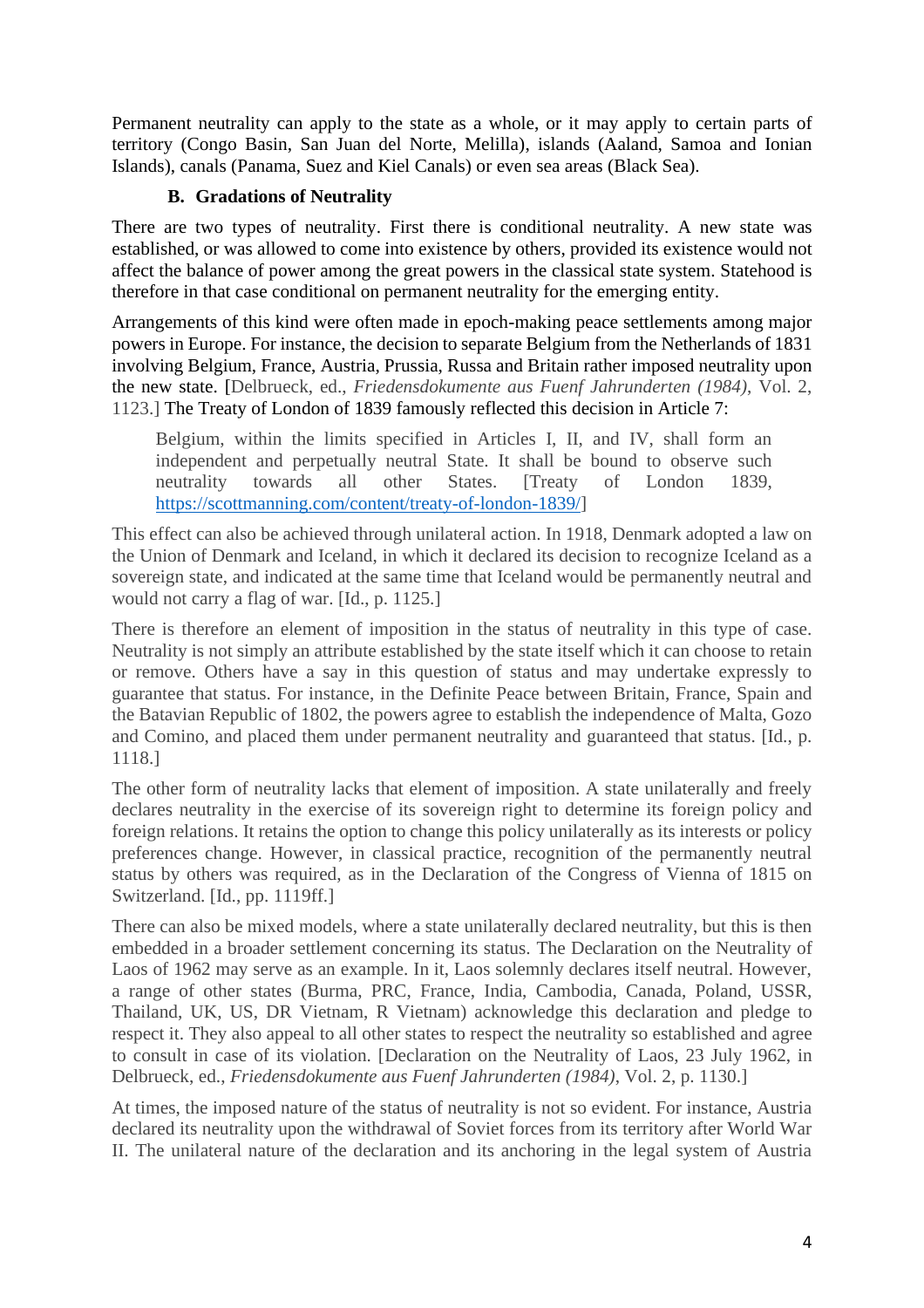somewhat disguised the underlying understanding concerning the connection between the two acts.

Neutrality can be adopted by name, or it can be framed as an obligation not to join any alliance seen as hostile to a treaty party. For instance, the Soviet-Finnish Agreement on Friendship, Cooperation and Mutual Assistance of 1948 provided in Article 4:

The High Contracting Parties confirm their pledge, given under Article 3 of [the](http://heninen.net/sopimus/1947_e.htm)  [Peace Treaty signed in Paris on February 10, 1947,](http://heninen.net/sopimus/1947_e.htm) not to conclude any alliance or join any coalition directed against the other High Contracting Party. [\[http://heninen.net/sopimus/1948\\_e.htm\]](http://heninen.net/sopimus/1948_e.htm)

However, a clause of this kind may not necessarily amount to an undertaking of neutrality. The Russia-China Treaty on Good Neighbourliness and Friendly Relations, of 2001 provides in Article 9:

The contracting parties shall not enter into any alliance or be a party to any bloc nor shall they embark on any such action, including the conclusion of such treaty with a third country which compromises the sovereignty, security and territorial integrity of the other contracting party. Neither side of the contracting parties shall allow its territory to be used by a third country to jeopardize the national sovereignty, security and territorial integrity of the other contracting party.

There is no suggestion that this provision would render either the PRC or the Russian Federation permanently neutral. Instead, their commitment is far more limited, affecting only alliances that might be directed against one another.

# **C. The Obligation to Defend the Territory Effectively**

The permanently neutral state must ensure that its territory is not used as a basis, or to the advantage of, a party to the conflict. That means that it needs to be able credibly to defend its neutrality against a state trying to occupy the territory, to use it as a deployment area, or to march through it when attacking a third state.

Germany occupied neutral Norway in World War II, arguing it had to do so to forestall it coming under the control of one of her enemy states. Norway refused to capitulate and attempted to assert its neutrality through armed resistance.

Similarly, in World War I, Germany demanded that Belgium should permit a German assault on France through Belgian territory. Again, Belgium attempted to defend its neutrality, also bringing the UK into the war. In more modern practice, this commitment to 'armed' neutrality and effective defence of the territory is reflected in Article 1 (i) of the Austrian constitutional law noted above. Famously, Switzerland is permanently prepared to defend its permanent neutrality, having a nation in arms (a rifle in every wardrobe) ready to repulse any armed attack.

Hence, permanent neutrality may not be fully consistent with a further demand put forward by the Russian Federation—that of the disarmament of Ukraine. To the contrary, under permanent neutrality Ukraine would be obliged to maintain a significant military capacity, demonstrating its capacity to preserve and defend its neutrality under all circumstances.

This fact suggests that any arms limitation provisions agreed for Ukraine would need to be fairly limited. They might be restricted to permanently removing the option of acquiring weapons of mass destruction and limiting numbers of missiles and cruise missiles above a certain range (i.e., those that might reach deeper into the Russian Federation). Other restrictions of force numbers, heavy weapons, armour and air and naval units could only be contemplated at a level that is consistent with an effective defence of the territory.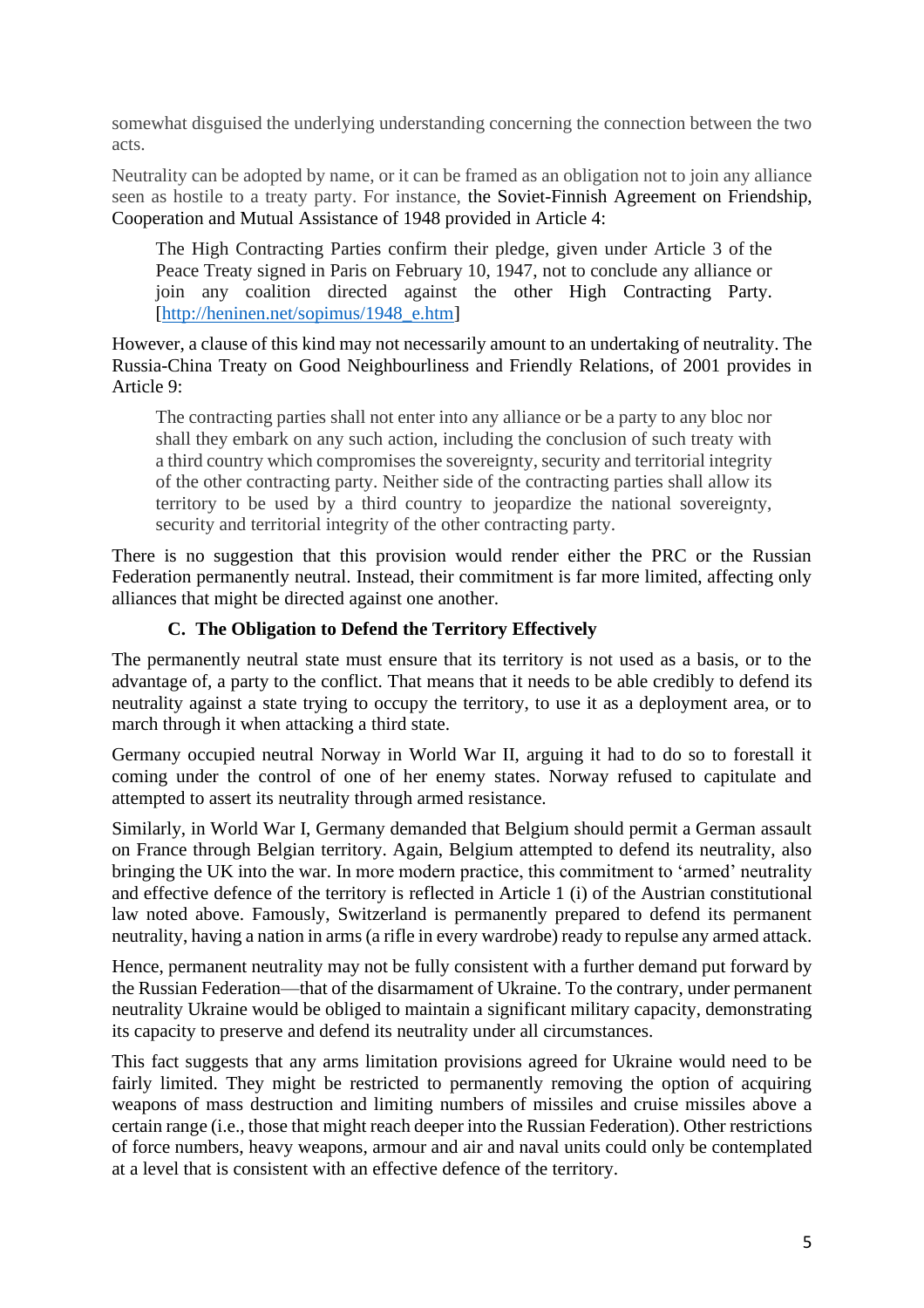In the alternative, if permanent neutrality is to be combined with more significant disarmament, then third states would need to undertake the obligation to ensure the effective defence of the territory—an issue addressed in another Options Paper.

# **D. Neutrality and Collective Security**

This classical view of neutrality has been challenged with the advent of the UN Charter, and in particular since the end of the Cold War. Switzerland, for instance, refused to join the United Nations for many decades. It feared that the obligation to comply with Chapter VII decisions of the Security Council under Articles 24 and 25 of the Charter might push it into an obligation to violate, either its obligations as a permanently neutral state, or its obligations under the UN Charter. Switzerland did eventually join in 2002.

This dilemma arose in a somewhat different form for Germany in the Wimbledon case before the Permanent Court of International Justice. [PCIJ, Ser. A, No. 1 (1923).] The question in that case was whether Germany could stop vessels carrying armaments, munitions and other contraband aimed for a party to a conflict, from traversing the Kiel Canal. Germany argued that it had to stop such passage in line with its position of neutrality in the conflict. The Kiel Canal connects the North Sea and the Baltic. Under the Treaty of Versailles, Germany was obliged to keep the canal open to vessels of all nations under all circumstances.

The Court ruled that Germany was obliged to comply with its obligations under the Treaty of Versailles – a treaty establishing obligations with respect to the Canal that all states of the world were entitled to rely on – even if this might potentially mean violating neutrality. Hence other legal obligations owed to the international community as a whole may trump neutrality.

With the advent of the UN Charter, the question is whether a neutral state can evade the obligation to adopt enforcement action against an aggressor so identified by the UN Security Council. If it has to adopt enforcement action, would this not constitute an unneutral act towards the transgressor?

On the other hand, if the system of collective security specifically and authoritatively identifies the aggressor state and the victim state, neutrality may lose its meaning. Assisting the victim of the aggression may be an obligation under Chapter VII of the Charter and possibly even under general international law. It may appear as an unneutral act to the transgressor, but within the modern system of collective security, if it operates as intended, there is an argument that there can be no neutrality vis-à-vis an aggressive war.

Hence, if neutrality precludes membership in a collective self-defence arrangement, or alliance like NATO, it does not exclude membership in a collective security organization like the UN. As Sweden's or Switzerland's participation in the United Nations demonstrates, neutrality and collective security are not incompatible. The same applies to membership in relation to subregional collective security organizations or arrangements.

In cases of supranational organizations, like the EU, neutral states have been able to negotiate special arrangements where the collective security dimension is concerned. (Article 42 (7), Treaty of the European Union, see Option 4 below).

### **E. Establishing Permanent Neutrality**

The Russian Federation is demanding that the neutral status of Ukraine which it seeks must be anchored in legally binding undertakings. Permanent neutrality can be established in the following ways: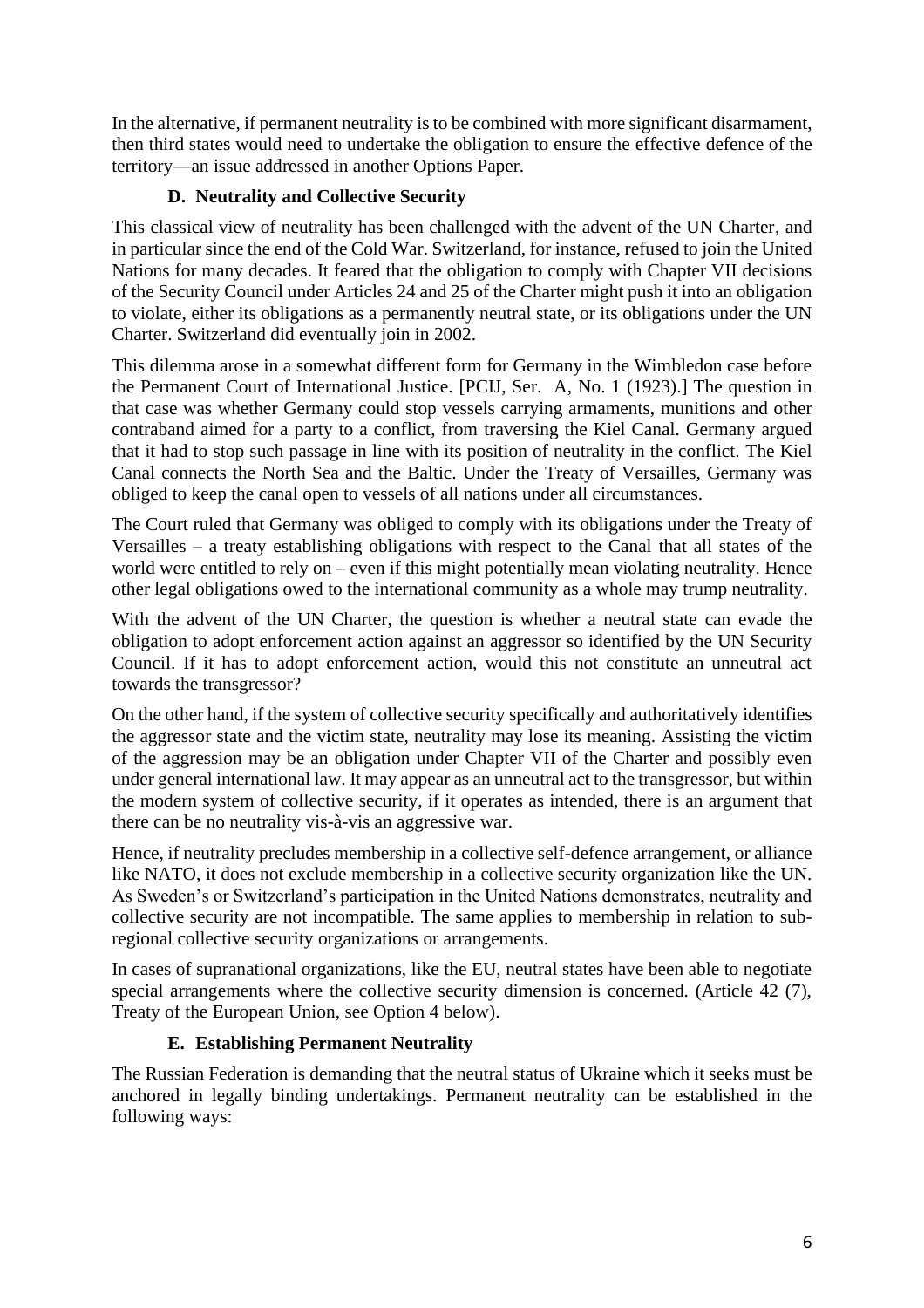*International Systemic Settlement*: The obligation may be part of a larger, global constitutional settlement among many key states. Examples include neutral Switzerland at the Congress of Vienna 1815 and Belgium at the London Conference of 1839.

*Specialist Trea*ty: Permanent neutrality could be anchored in a treaty among a small number of states. In that case, the treaty is likely to have been specifically concluded to address the neutral status of the entity in question and possibly to provide a guarantee of that status, or the issue may be included in a peace settlement agreement. An example, in a somewhat different context, is the four-power treaty of guarantee concerning Cyprus, concluded in 1960 between Cyprus, Greece, Turkey and the UK. That treaty was meant to guarantee the status of Cyprus as an independent state (rather than joining Greece).

*Recognition of Status:* The state concerned will issue a declaration concerning its future status. It is then recognized as permanently neutral by other states, confirming the obligation undertaken by the neutral state. This recognition can take the form of a collective act, for instance by means of a General Assembly Resolution, as occurred when Turkmenistan became a member of the United Nations. However, as noted above, such recognition is no longer required to bring neutrality into force.

*Security Council Anchoring:* The status of Ukraine could be anchored in a binding, Chapter VII resolution of the UN Security Council. Such a provision could then only be changed with the affirmative vote of the Russian Federation as a permanent member. There is however no precedent for such a solution.

More likely, the entire settlement agreement would presumably be endorsed by the Council. That endorsement could strengthen the legal commitment to permanent neutrality in a more indirect way.

*Constitutional Anchoring*: Neutrality can be anchored in the state constitution. This can take the form of a commitment to permanent neutrality in the state constitution itself, as in Moldova. Or it can take the form of a parliamentary declaration of constitutional standing, as was the case in Austria, immediately upon completion of the withdrawal of Soviet forces from its territory under the 1955 Austrian State Treaty. Interestingly for the present context, that declaration was clearly connected with the completion of the Soviet withdrawal from Austria, but was presented as a 'permanent neutrality of its [Austria's] own accord.'

*Unilateral Declaration*: The obligation to maintain neutrality becomes legally binding by virtue of a solemn declaration by the President or Head of Government directed to the world at large (Sweden in 1834). In international law, such declarations are binding *erga omnes,* and all other states can legally rely on the declaration. A more recent example of a unilateral status declaration is the Declaration of Independence of Kosovo of 2008. While not imposing neutrality, the declaration commits Kosovo in a legally binding way to full compliance with the terms of a UN Comprehensive Settlement Proposal for Kosovo.

*Informal Policy:* Finally, a state can announce itself to be neutral, without engaging in a binding legal obligation to that effect. The declaration concerned would be an announcement of a certain policy, and not a manifestation of an obligation in international law (Finland).

### **F. How Permanent is Permanent**

Nothing in life is permanent. Does this also apply to permanent neutrality? Depending on the mechanisms noted above, some of the arrangements provided can be changed over time. The critical element, however, is that such a change would need to take place in accordance with international law or, as the case may be, national legislation or constitutional law.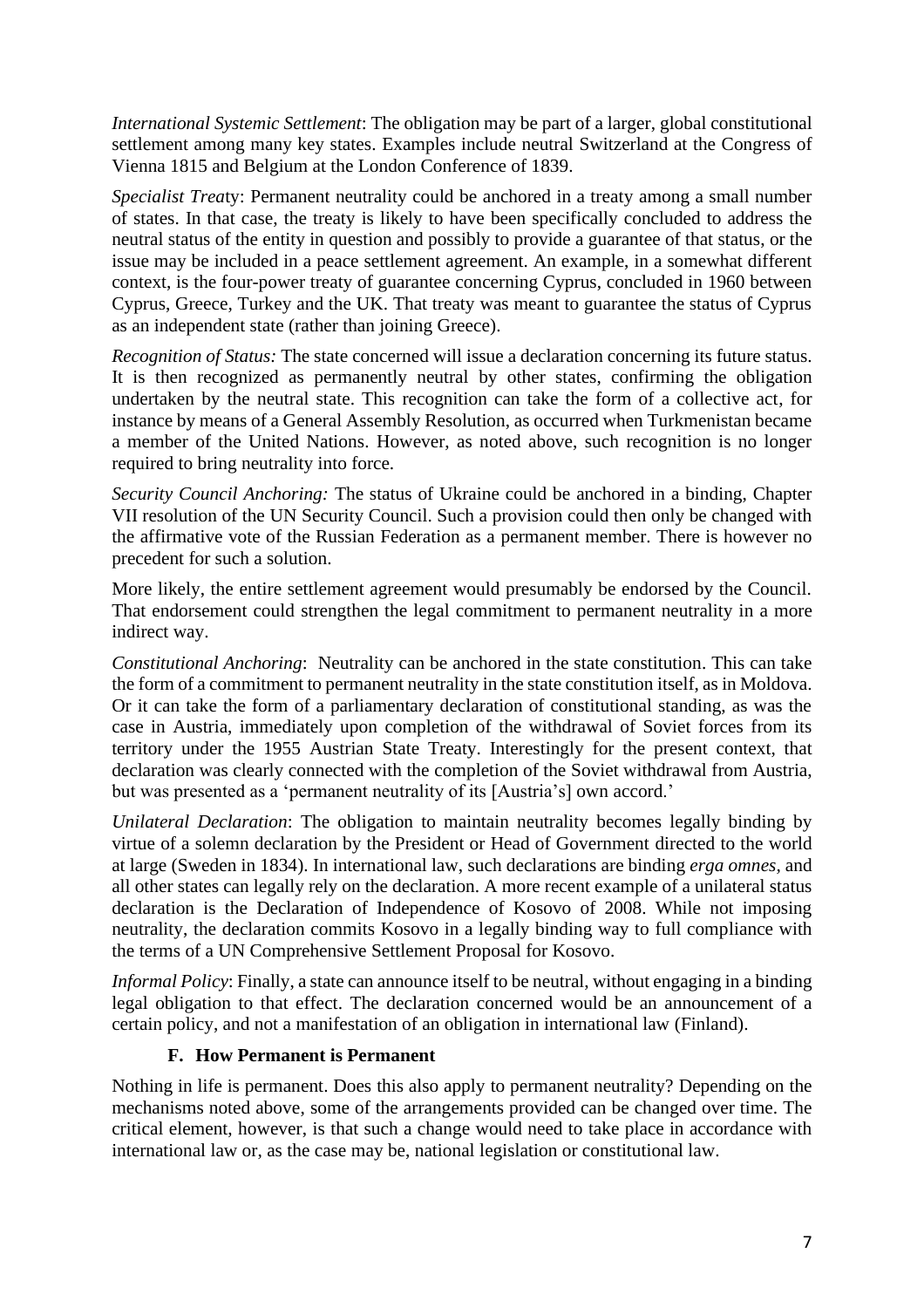*State legislation*: Starting with the latter, if permanent neutrality is anchored in state legislation, it can be changed by the same majority required for the adoption of the relevant law. For instance, in December 2014, in the wake of the initial military operation by the Russian Federation relative to Ukraine, 303 out of 450 members of the Ukrainian parliament voted to remove the provisions of the law on foreign relations that provided for non-alignment. [\[https://www.rferl.org/a/ukraine-parliament-abandons-neutrality/26758725.html.](https://www.rferl.org/a/ukraine-parliament-abandons-neutrality/26758725.html)] That law had been adopted under the predecessor government of Viktor Yanukovych.

*Constitution*: If permanent neutrality is anchored in the state constitution, the relevant provision can only be amended or removed by the majority required for a constitutional change. At present, the Ukrainian Constitution requires a 2/3rds majority. However, additional safeguards for qualified voting might be introduced in relation to particular provisions of the constitution. For instance, there might be a double majority provision, requiring a majority within the parliament overall, plus a majority, or qualified majority, from among a nominated ethnic or linguistic or regional constituency within the parliament.

*Permanence Clause in the Constitution*: Another solution would be a permanence clause that removes the option of amending or removing certain provisions from a constitution (as is the case in Germany's constitution). The only way to overturn a provision thus protected would be through a revolutionary change that would abolish the existing constitution altogether.

*Treaty Commitment*: A neutrality undertaking can be established in a peace settlement treaty. In that case, it is evidently important to ensure that the instrument in question is actually a formal treaty eligible for registration with the UN Secretariat. A treaty obligation can only be impeached in accordance with the provisions of the Vienna Convention on the Law of Treaties (unless the other treaty parties agree to a change). These provisions are narrowly framed in favour of preserving treaty obligations even if political or other circumstances change. The principal exception concerns a fundamental and unforeseen change of circumstance relating to the essential basis of the consent to be bound by the obligation radically transforming the obligation in question, or a material breach of the treaty in question.

*Unilateral Declaration*: A unilateral declaration would be directed by the Head of State or Government at the international community as a whole. It is binding, just like a treaty. A state cannot be absolved from its obligation so established through agreement with other treaty parties, as the international community as a whole is the beneficiary or addressee of the obligation of neutrality. Instead, a change would only be possible in analogy to the law of treaties, for instance under the highly restrictive doctrine of fundamental change of circumstances noted above.

### **OPTION 2: A SPECIFIC OBLIGATION NOT TO JOIN NATO**

Permanent neutrality excludes membership in any defensive arrangement. Another option is to negotiate a more narrow restraint—one that would rule out NATO membership without rendering Ukraine a neutral state altogether. The commitment could be focused on NATO alone, or it could cover association with several nominated military alliances, East and West.

*Exclusion by NATO*: The first option would be that NATO determines that Ukraine shall not be a member, departing from the decision taken at the Bucharest Summit of 2008. This seems very unlikely, given NATO's repeated confirmation that it will maintain in place its 'Open Door' policy. However, if Ukraine itself declares that it will not seek NATO membership, NATO could record its understanding of this commitment.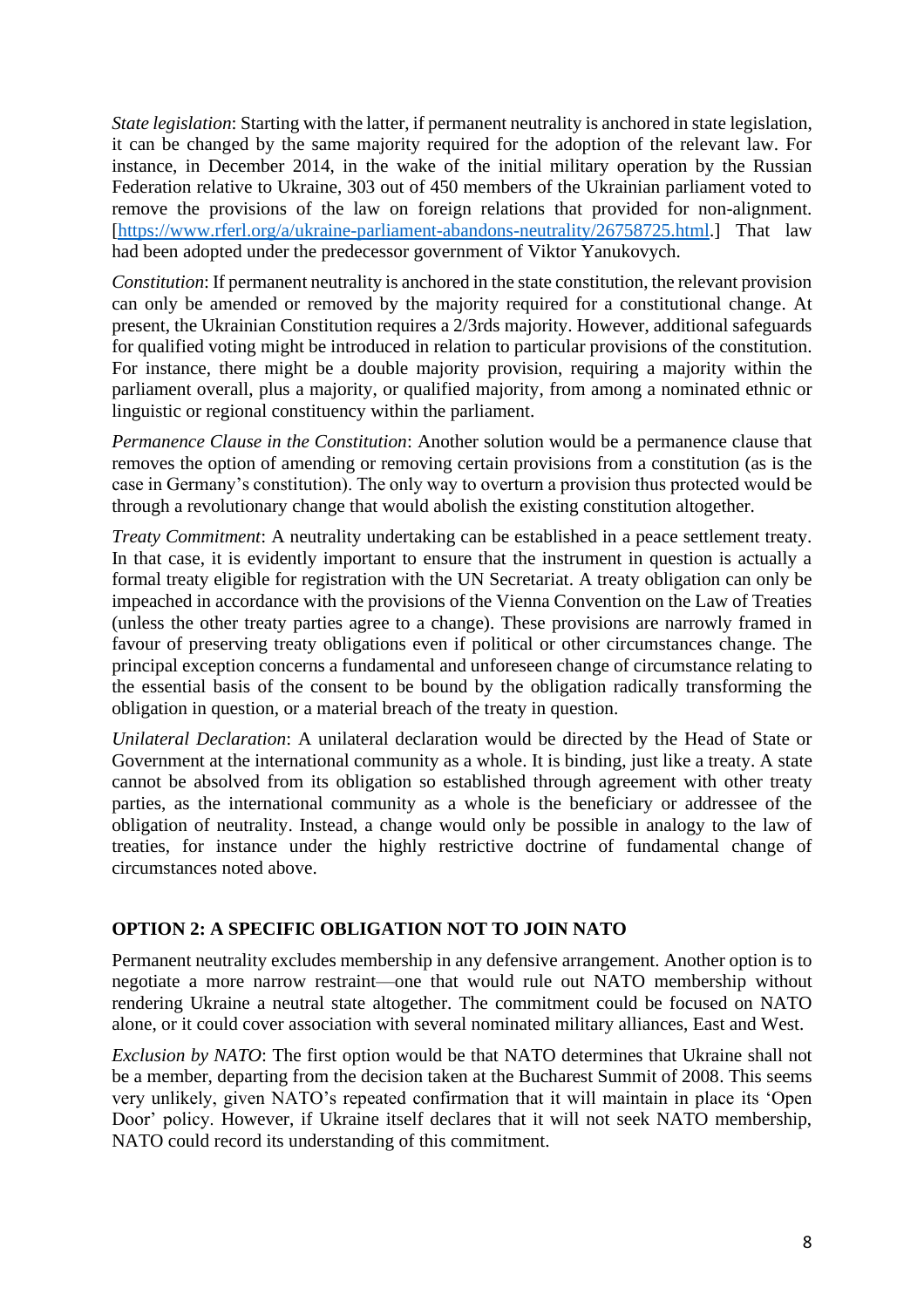*Assurances by NATO Members*: Second, key NATO members could offer assurances that Ukraine will not obtain membership. This could occur, for instance in the shape of the US side letter to a settlement agreement, provided Ukraine first declares itself that it will not seek membership.

*Self-Limitation*: Ukraine itself could rule out NATO membership. If so, the question arises how this commitment will be anchored. As with neutrality, its commitment not to join a specific alliance could be anchored in Ukrainian legislation or its constitution, in an international agreement, or in a legally binding, unilateral declaration. Most likely, it would be a combination of the above.

If NATO membership is to be ruled out in this way, the question is whether this would be a time-limited commitment, say, for 12 years, or whether it would be permanent.

# **OPTION 3: NON-ALIGNED STATUS**

Another option might be to commit to non-aligned status and membership in the Non-Aligned Movement. The members of the Non-Aligned Movement have committed themselves to refrain from joining the major alliances. However, there is no formal constitutional instrument of the Movement and the relevant obligations are essentially political, also relating to the common pursuit of progressive policies in relation to a range of issues, including a new economic order, defeating racism, opposing unilateral sanctions, etc. Accordingly, non-alignment would most likely give expression to a national policy preference, rather than the legally binding obligation under discussion by the sides.

#### **OPTION 4: THE EUROPEAN UNION**

The Russian Federation may insist that the neutrality it seeks for Ukraine would need to include a commitment not to join the EU. At the same time, the European Parliament, and some EU governments, are pressing for an accelerated EU accession process for Ukraine. Ukraine itself has now applied for membership and has reportedly insisted in the latest round of talks, as of end of March, that neutrality must not exclude the EU perspective.

It should be noted that EU membership is not incompatible with a commitment to refrain from joining NATO or any military alliance. Indeed, even if Ukraine were to commit itself to permanent neutrality, membership is not excluded.

As the membership of Ireland in the EC/EU demonstrated, and since then the addition of other members following a policy of neutrality, it is possible to modify participation in the EU upon accession to take account of this fact, despite the increasingly strong role of the EU in terms of common foreign and security policy. (See the safeguard clause in Article 42 (7): 'This shall not prejudice the specific character of the security and defence policy of certain members states.')

EU membership does include a commitment to the territorial integrity of member states, though. According to Article 42 (7) of the Treaty of the European Union, 'if a Member State is the victim of armed aggression on its territory, the other Member States shall have towards it an obligation of aid and assistance by all means in their power, in accordance with Article 51 of the UN Charter.'

An eventual EU Accession Treaty for Ukraine could perhaps delay application of this provision. On the other hand, perhaps this provision might actually assist on the issue of security guarantees for Ukraine, as noted in the options paper on security guarantees.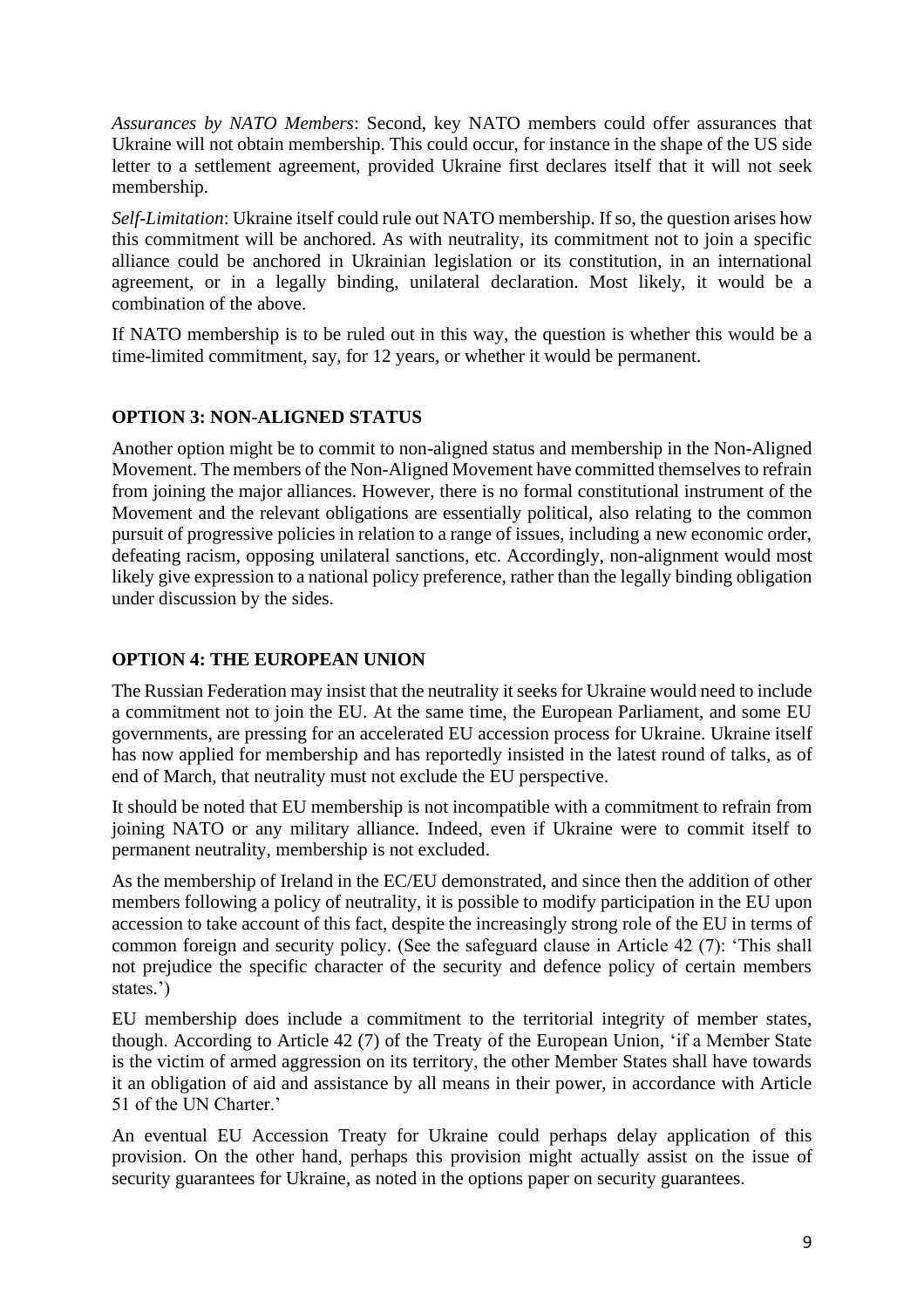If a restriction on Ukraine's EU ambitions is to be contemplated for a limited period of time, it might be possible at least to clarify that Stabilization and Association, and perhaps other steps towards fulfilling membership criteria, might continue.

The present EU-Ukraine Association Agreement provides in Article 7 (2) that Ukraine and the EU are committed to their respective territorial integrity. However, there is no provision for mutual defence.

Despite the present pressure to act rapidly on Ukraine's application for membership, it may be that the candidate process will only be put in train once the terms of a settlement are available. If the EU grants candidate status, this would again not be expected to include a collective defence dimension. Hence, at least up to the point of actual membership, which may lie some time in the future, this is not actually an issue of relevance for neutrality. Rather, it seems to be a broader concern of cultural and economic orientation for Ukraine.

In conclusion, a commitment to permanent neutrality would not exclude the path towards EU membership, including an accelerated path. If this issue is really pressed by the Russian Federation (and there have been indications that this might not be the case), an undertaking to pursue membership at a more moderate pace, or according to agreed milestones, could be considered. Any commitment going beyond that option would imply a very severe restriction on the future of Ukraine and its right to determine that future as a fully sovereign state.

# **CONCLUSION**

The narrowest concession Ukraine could make on this issue is to rule out NATO membership specifically, without accepting permanent neutrality. This could be backed up by sideassurances from prominent NATO states (the US) that there is no prospect of admitting Ukraine to NATO for a defined number of years, or permanently.

If neutrality is to be agreed, a number of issues would need to be clarified. First neutrality would operate both ways—it would not only exclude NATO membership, but also affiliation with any Eastern alliance (should there be a political change in Ukraine at some point).

Second, would it be permanent neutrality, and if so, how is such permanence going to be established. The anchoring of neutrality will likely be double or triple sown, consisting of an undertaking in the peace settlement, perhaps a restatement of such an undertaking in a guarantee document if there are to be security assurances, and possibly endorsement of the agreement in a Security Council Resolution. There could also be anchoring in domestic or constitutional law.

In case of neutrality, there also needs to be a clear confirmation for Ukraine of its right and indeed its obligation as a neutral state to arrange for an effective defence. This includes its right to receive support in acquiring armaments for this purpose from states or organizations of its choosing.

Under this reading of (armed) neutrality, arms limitations should only apply to WMD and weapons of longer range, capable of reaching deep into the Russian Federation. Permanent neutrality requires significant and effective forces able to assure other states that Ukraine is able to defend its territorial integrity. Deeper limitations relating to conventional weaponry would need to be balanced by effective international security guarantees.

Any restriction relating to participation in collective security arrangements (as opposed to collective defence and alliances) would not be consistent in international practice. This issue does not, in any event, arise during the EU stabilization and association phase, and also the